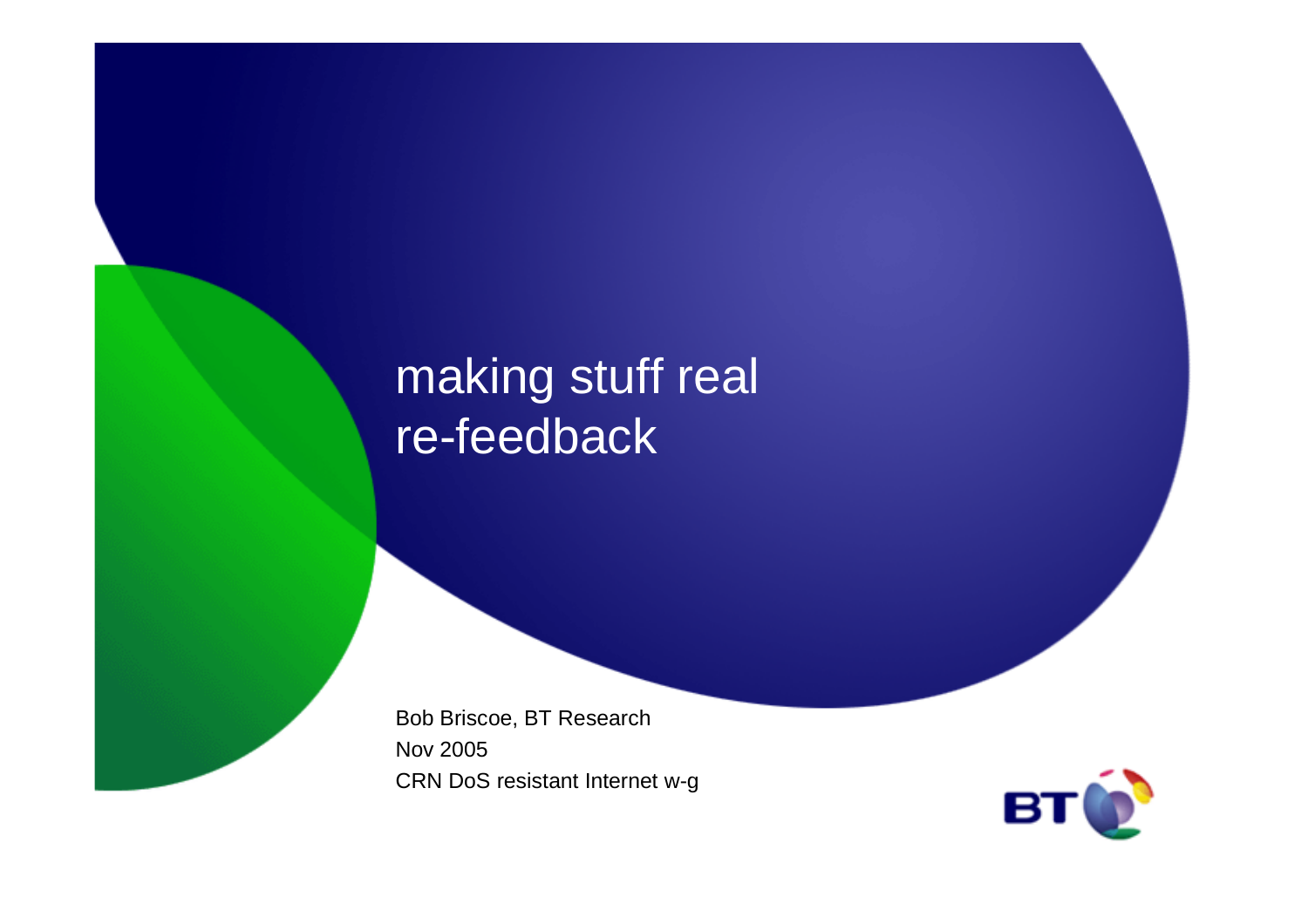- 
- 
- - $\bullet$  **smaller:** per-packet
		- single datagram 'flows'
	- • **bigger:** per-user
		- a congestion metric so users can be held accountable
		- 24x7 heavy sources of congestion, DDoS from zombie hosts
	- •**even bigger:** per-network
- **Example 12 and 12 and 13 and 13 and 13 and 13 and 13 and 13 and 13 and 13 and 13 and 13 and 13 and 13 and 13 and 13 and 13 and 13 and 14 and 15 and 16 and 17 and 18 and 18 and 18 and 18 and 18 and 18 and 18 and 18 and 18** – a metric for holding upstream networks accountable if they allow their users to congest downstream networks

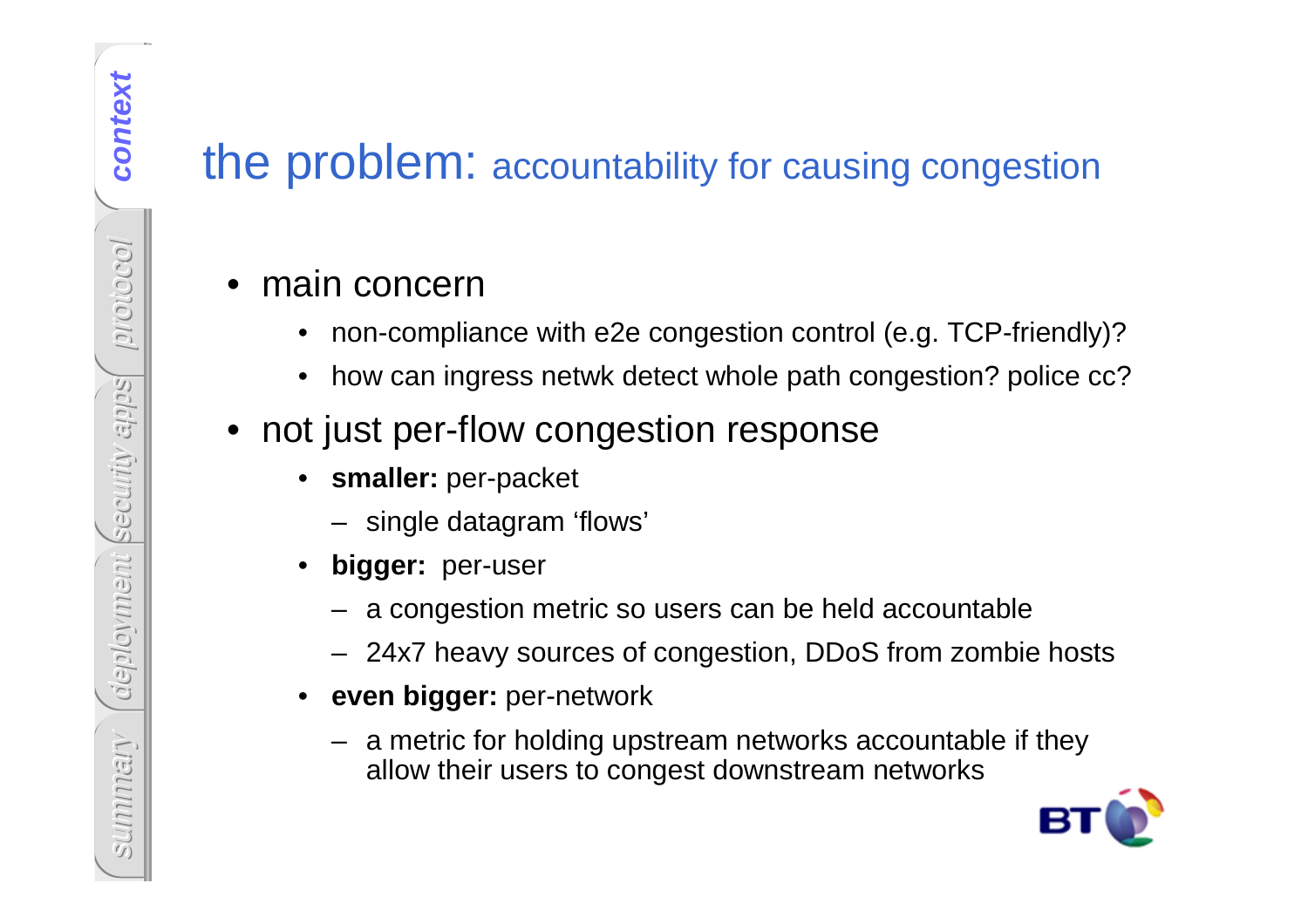## context protocol **protocol** security apps deployment

| <b>CN</b><br>эсар) |                |         |
|--------------------|----------------|---------|
|                    | code-<br>point | st<br>d |

| coge-<br>point | standard<br>designation |
|----------------|-------------------------|
| 0 <sub>0</sub> | not-ECT                 |
| 10             | ECT(0)                  |
| 01             | ECT(1)                  |
| 11             | CΕ.                     |



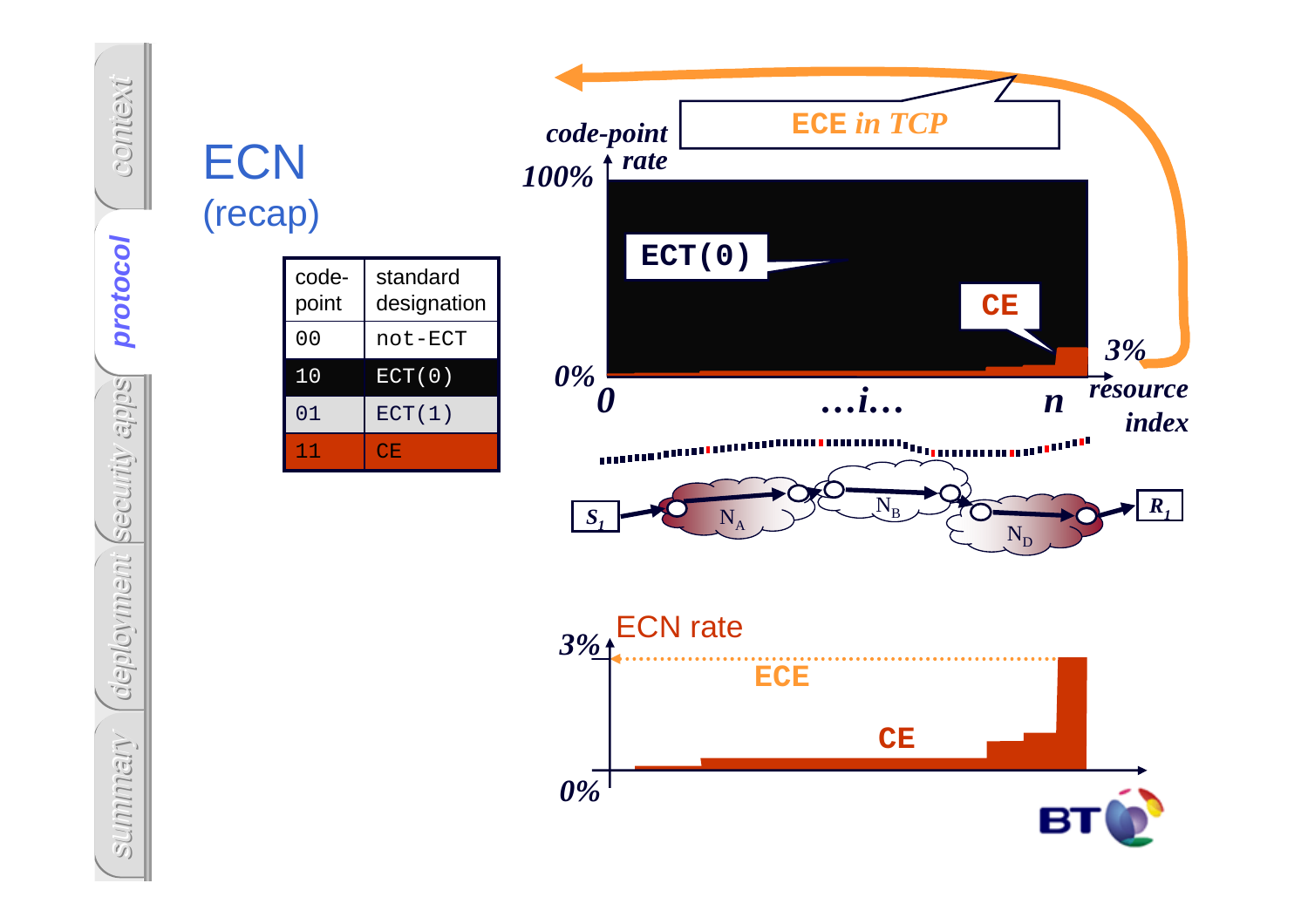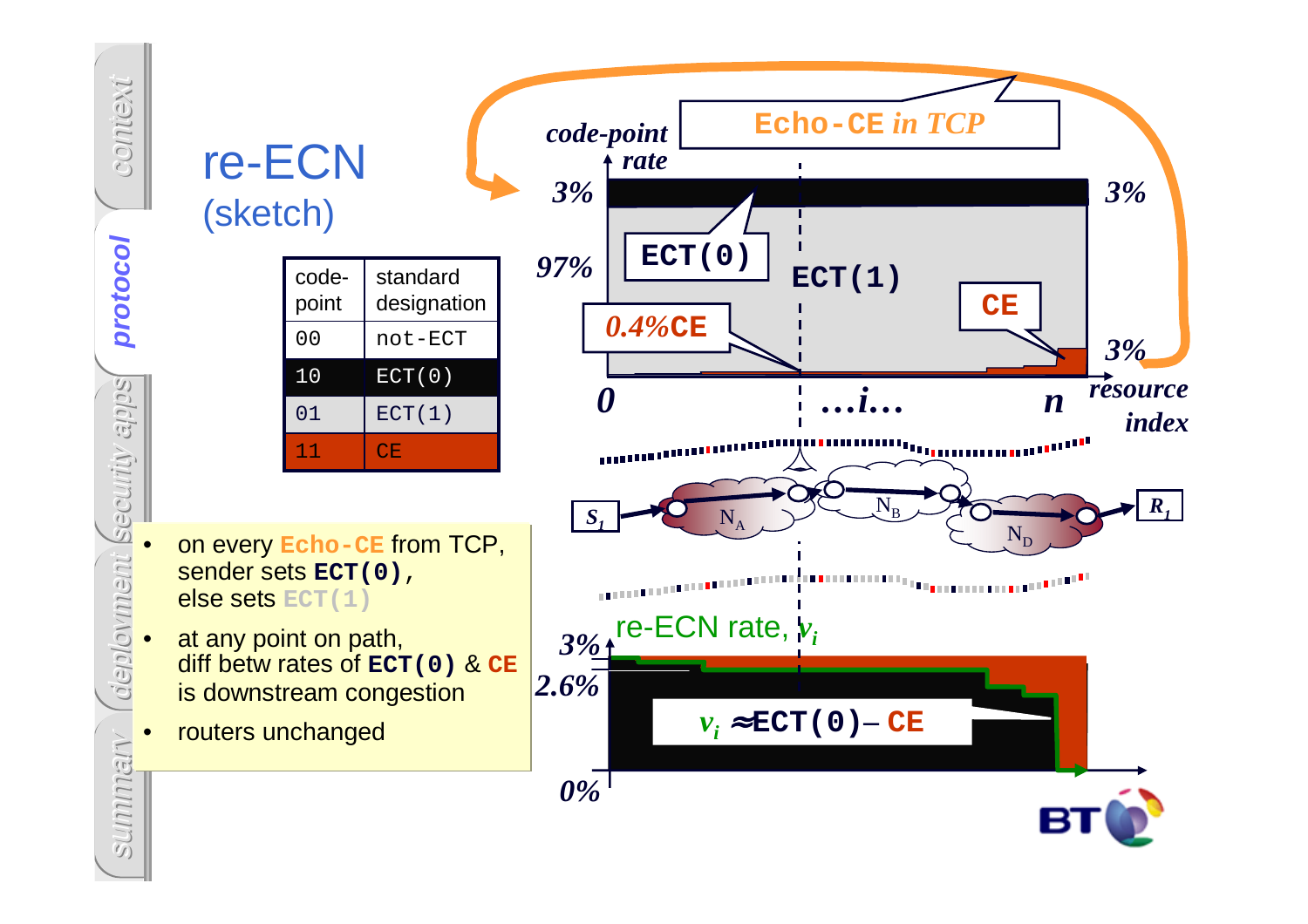### incentive framework(user-network)

context

protocol

security aps

deployment

deployment (

summary

summan

- • packets carry view of downstream path congestion to each router
- **security aps** • so ingress can police rate response
	- using path congestion declared by sender
	- • won't snd or rcv just understate congestion?
	- • no – egress drops negative balance

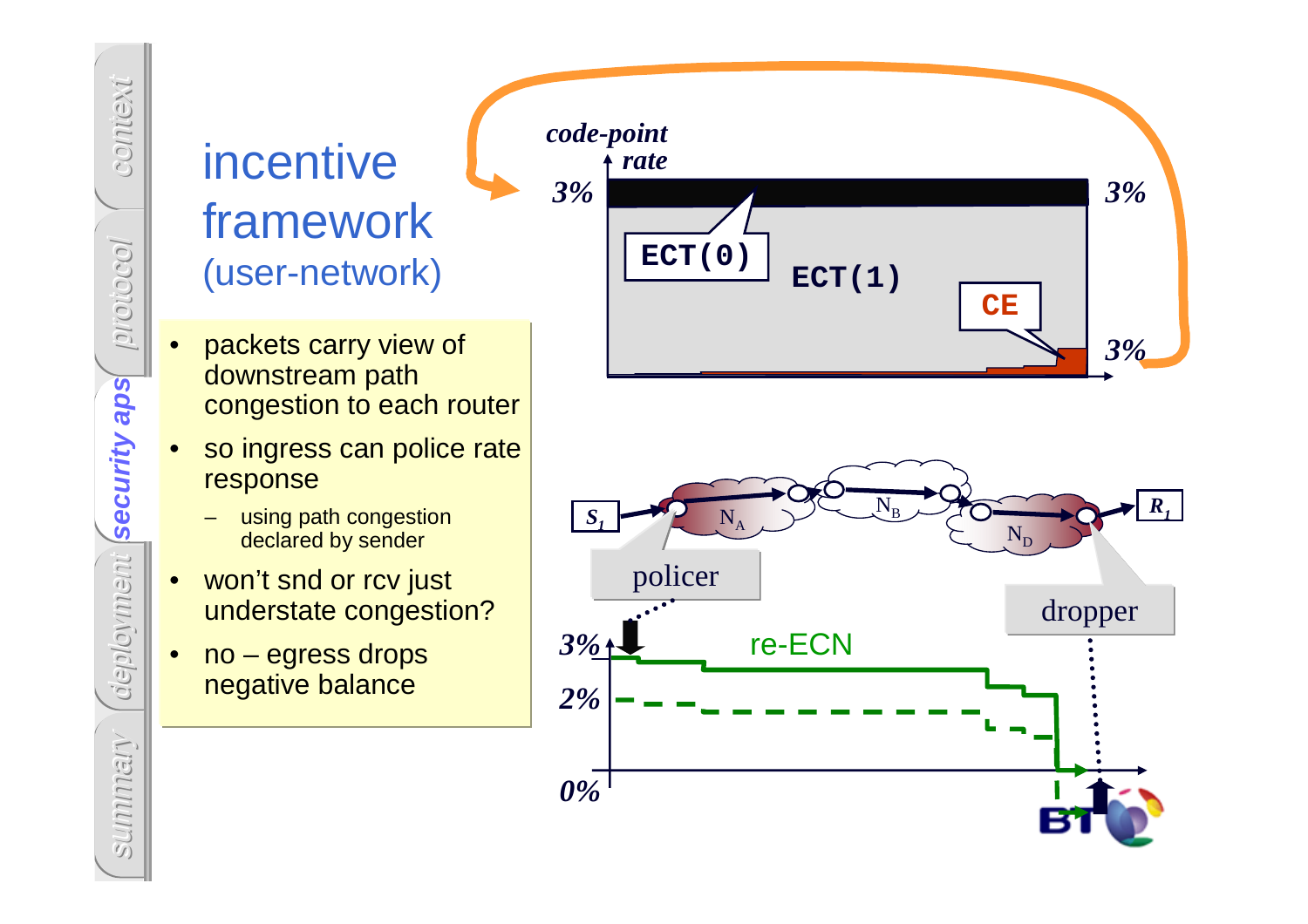- -
- 

context

protocol

security aps

**security aps**

deployment

- -
- -
- -
	-

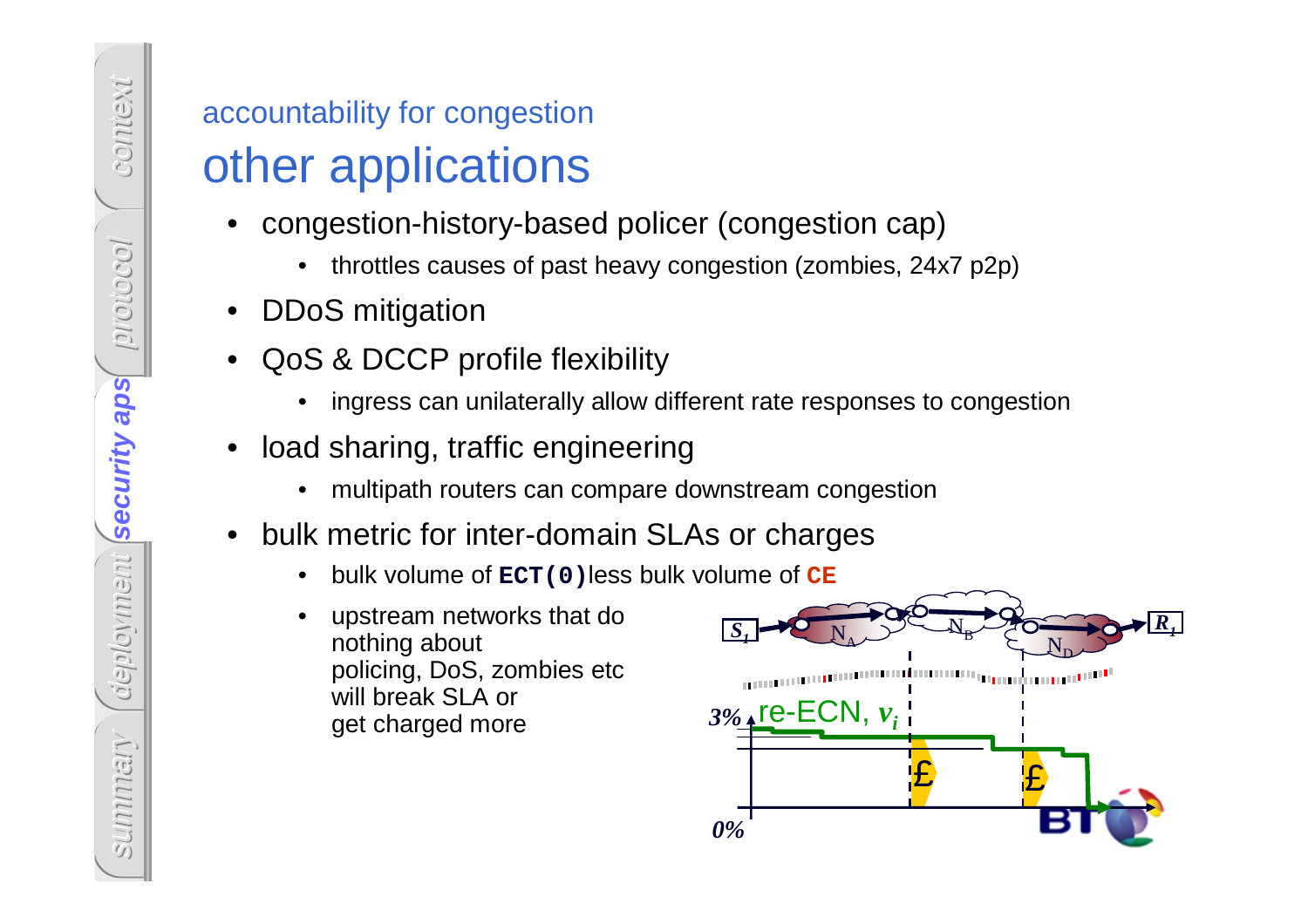### inter-domain accountability for congestion

- metric for inter-domain SLAs or charges
	- •bulk volume of ECT(0)less bulk volume of CE
	- •measure of downstream congestion allowed by upstream nets
	- •volume charging tries to do this, but badly
	- • aggregates and deaggregates precisely to responsible networks
		- £ $\boldsymbol{\varphi}$  upstream networks that do nothing about policing, DoS, zombies break SLA or get charged more*0%*re-ECN, *vi 3% 2.6%*NA $\boldsymbol{\rm N}$ B $\boldsymbol{\rm N}$ D*S<sup>R</sup>112.1%*

•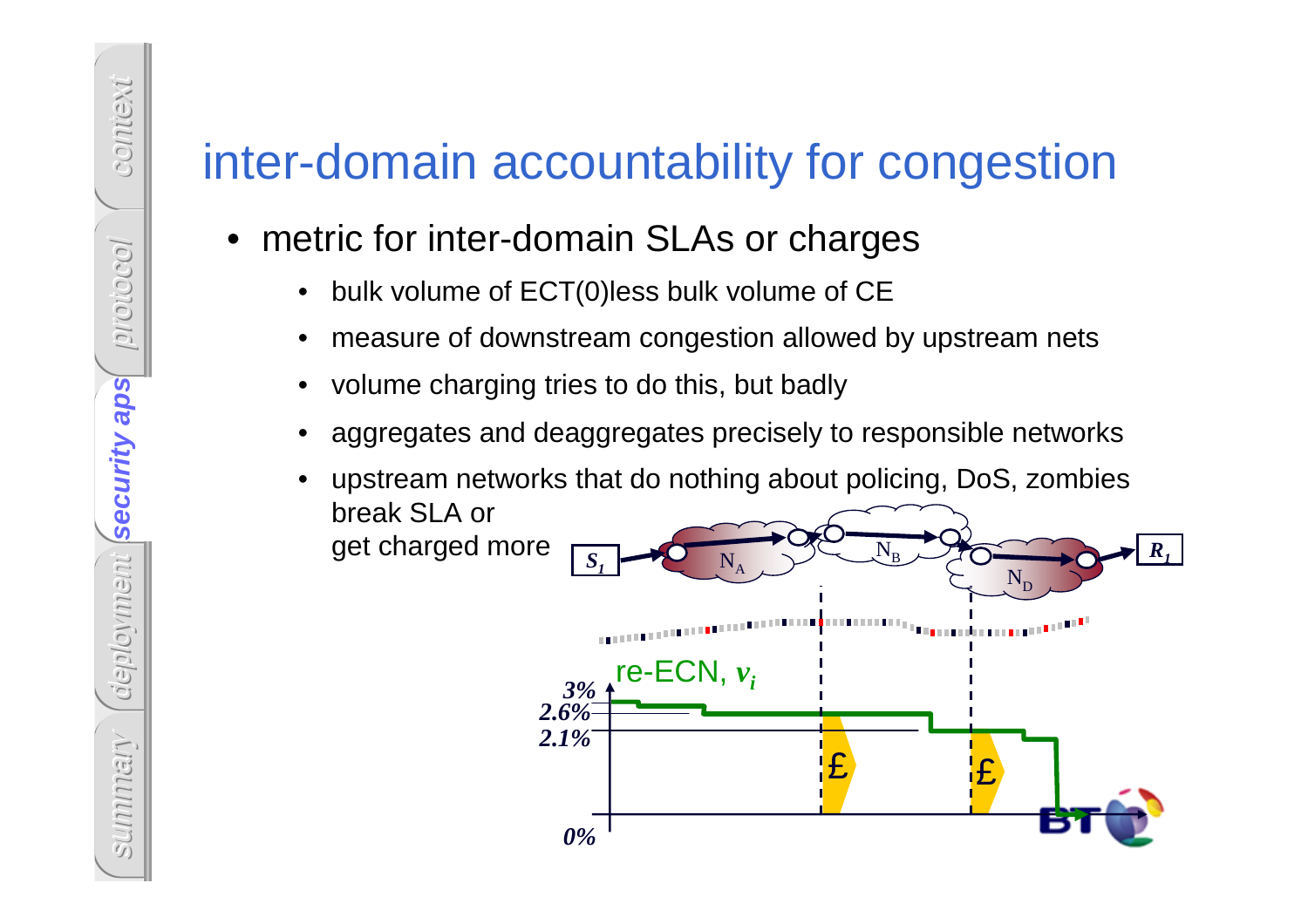- - the occasion when companies consider making changes
	- $\bullet$ not just performance enhancement or cost reduction
- effort from inventors
	- •not invented here has a flip side
	- •hawking round every relevant forum – plan for long haul
	- •creating a fashion

**summary stuff real •** tie to new product<br>
• tie to new product<br>
• the occasion when companies consider making change<br>
• or tight is performance enhancement or cost reduction<br>
• effort from inventors<br>
• tot invented here h **materials & process equipcomponentsequip makers network owners service providers content & applics appli- ances end users**

- • unilateral action in the value chain
	- •bilateral changes (e.g. vendor & operator) a second best
- • bilateral between similar players (e.g. network operators)
	- •bilateral between neighbours
	- •overlays can turn remote networks into neighbours

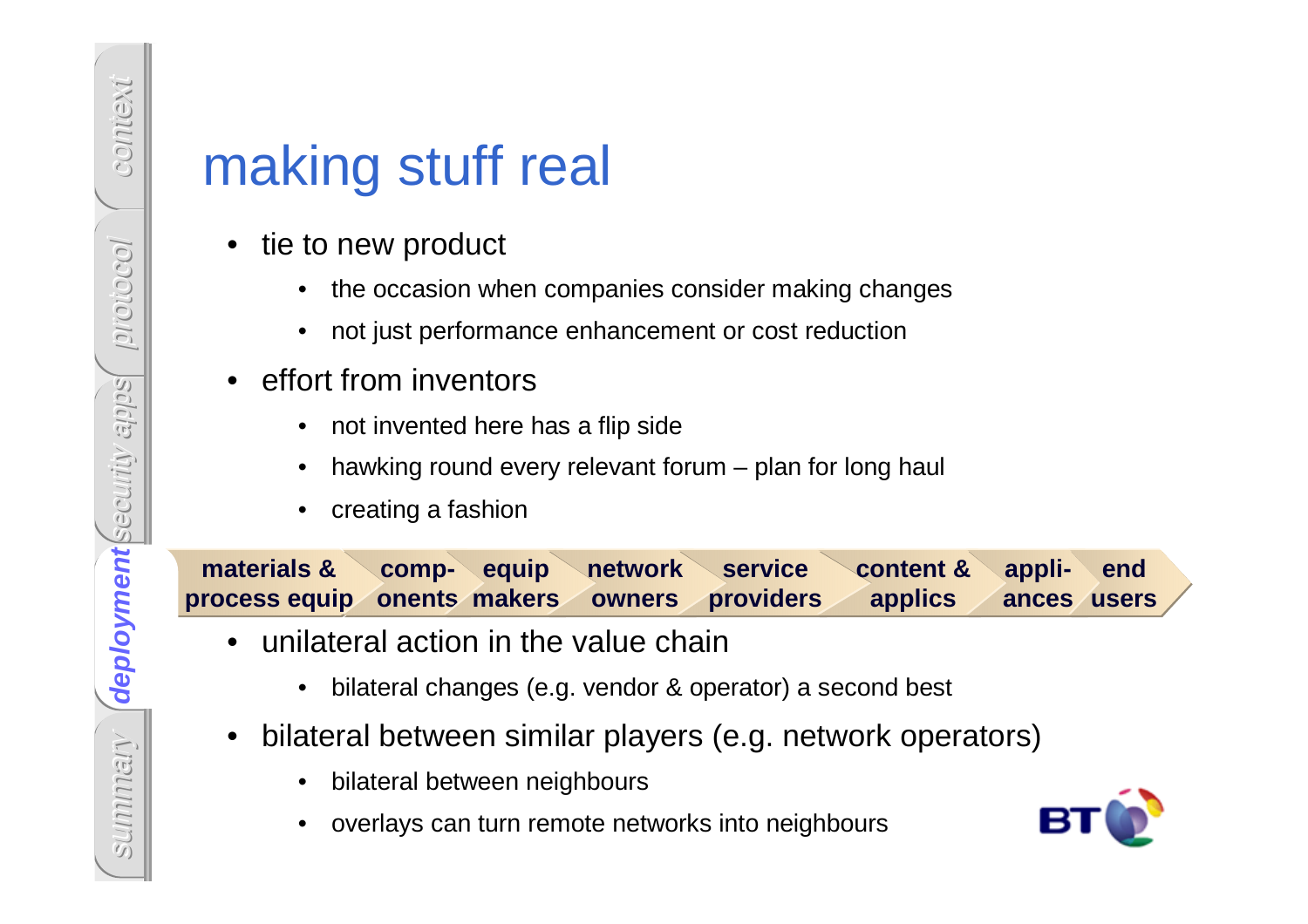# summary re-ECN incremental deployment<br>
• only REQUIRED change is TCP sender behaviour<br>
• precision only if receiver is re-ECN capable too<br>
• optional compatibility mode for 'legacy' ECN rcvrs<br>
• inclined to leave it out (s

- 
- •precision only if receiver is re-ECN capable too
- optional compatibility mode for 'legacy' ECN rcvrs
	- inclined to leave it out (so few Legacy-ECN hosts out there)
- no change from ECN behaviour for
	- $\bullet$ routers

context

protocol

security apps

deployment

**deployment**

- •tunnels
- •IPsec
- •middleboxes etc
- add egress droppers and ingress policers over time
	- •policers not necessary in front of trusted senders

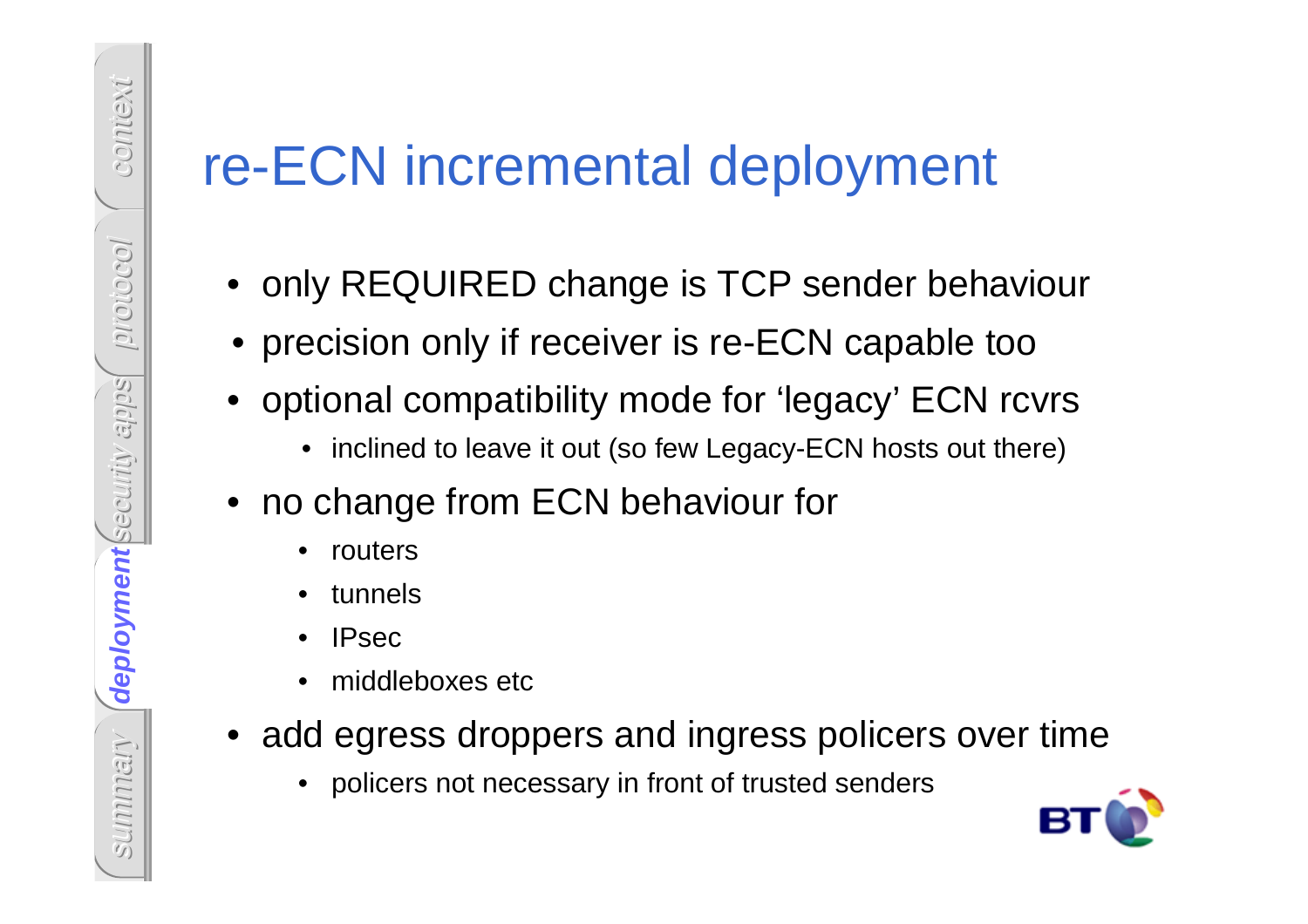# **FE-CN deployment transition**<br>
• if legacy firewalls block FE=1, sender falls back to FE=0<br>
• FE=0 on first packets anyway, so see connectivity before setting FE=1<br>
• if sender has to wrongly clear FE=0, makes dropper ove

- -
	-
- - -
	-
	-

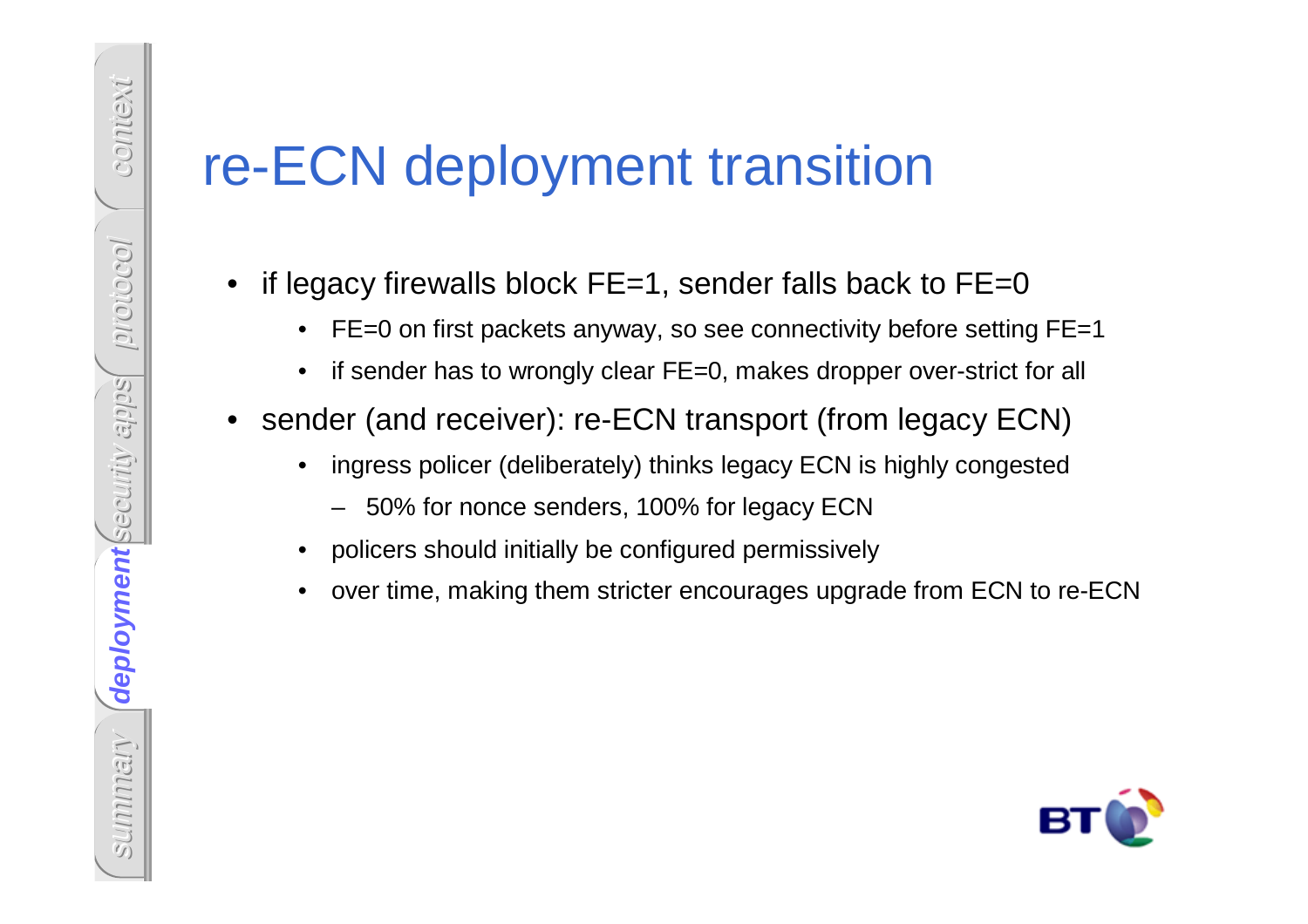# THE CON deployment incentives - networks<br>
• access network operators<br>
• wereld defence for their QoS products<br>
• can require competing streaming services over best efforts to buy the right to be<br>
• express access to perato

context

protocol

security apps

deployment

- 
- 
- -
	-
- -
	-
	-
- 
- if downstream networks hold upstream accountable (above)<br>• ingress will want to police its heavy & malicious users<br>• ingress can choose to rate-limit Not-ECT<br>• backbone networks<br>• unless hold upstream accountable will be

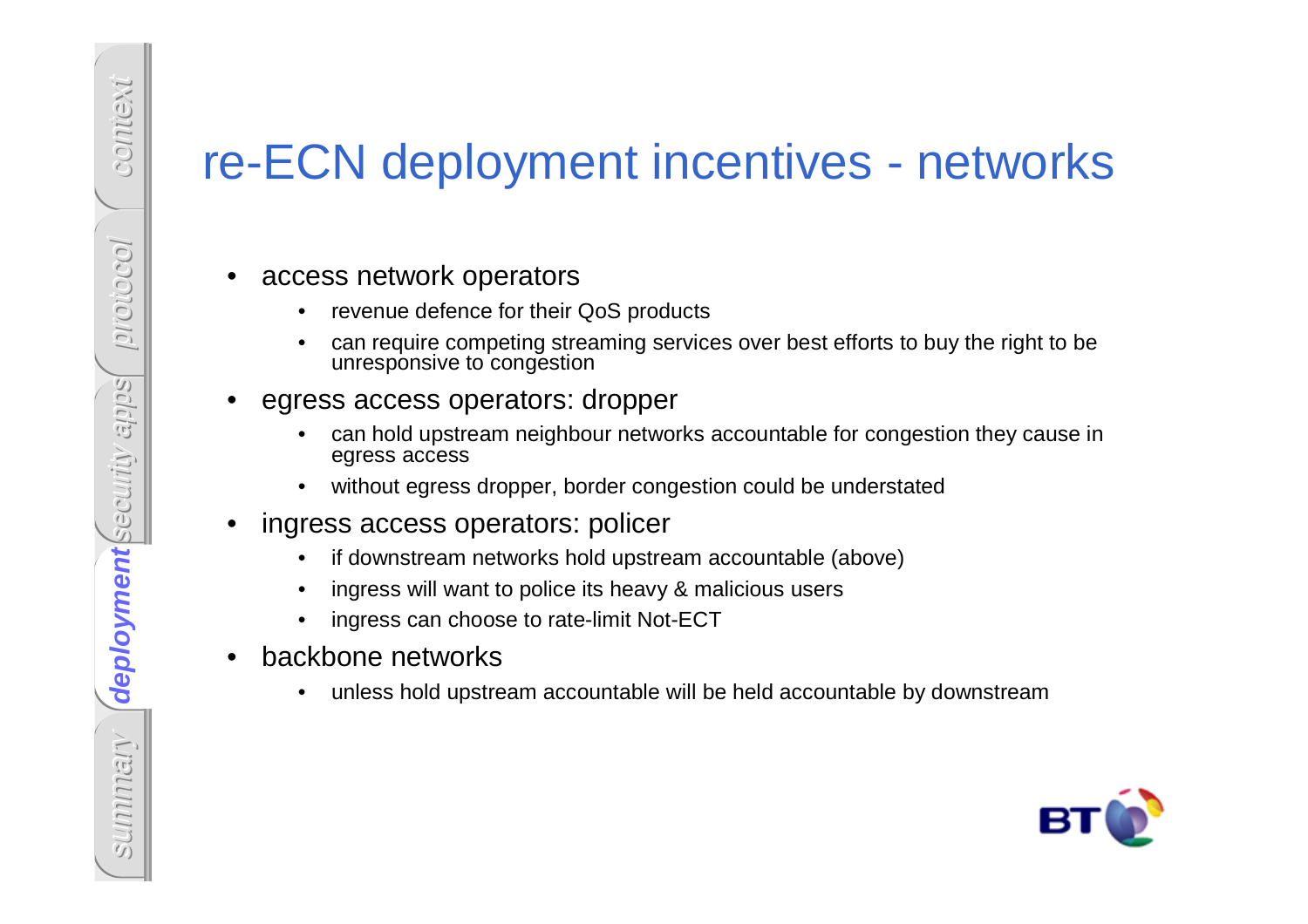- -
- -
	- Not-ECT rate-limits (above) encourage user upgrades
- end device OS vendors
	- • network operators hold levers (policers) to encourage customer product upgrades

The FCN deployment incentives - vendors<br>
• vendors of policing equipment<br>
• sender (and rcvr): re-ECN transport (from Not-ECT)<br>
• network operator pressure encourages OS vendor upgrades<br>
(sweetener below)<br>
• Not-ECT rate-l everyone gains from adding accountability to TCP/IPexcept the selfish and malicious